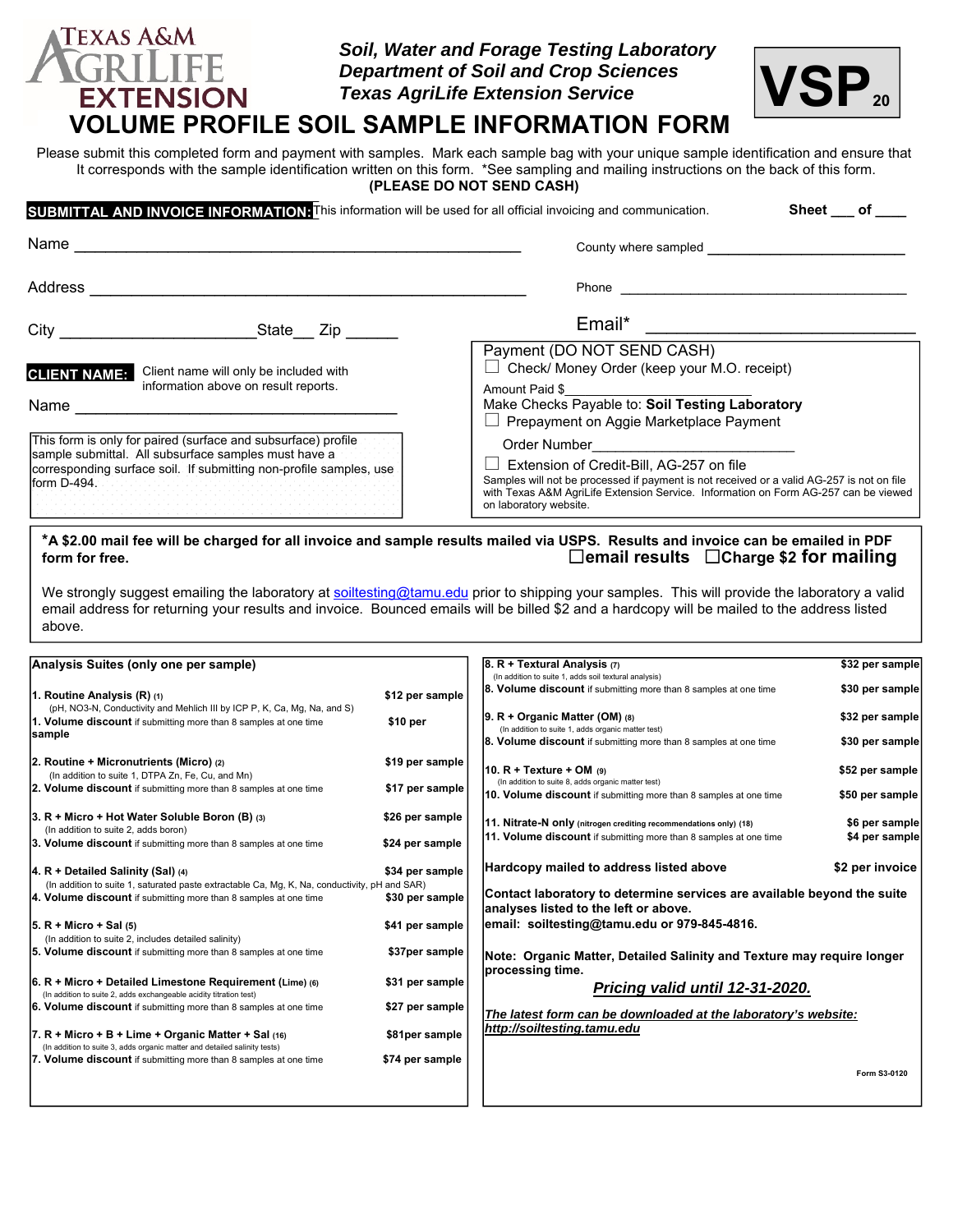|              | <b>SAMPLE INFORMATION (Required)</b> |         |                | (See options listed below)               |                                                    |                                                                   |
|--------------|--------------------------------------|---------|----------------|------------------------------------------|----------------------------------------------------|-------------------------------------------------------------------|
| Laboratory # | <b>Your Sample</b>                   | Acreage | Previous lime/ | What are you growing?                    | Requested                                          | How is forage                                                     |
|              |                                      |         |                |                                          |                                                    | □1 □2 □3 □4 □Grazing (G) □ G&H                                    |
|              |                                      |         |                |                                          | $\Box 5 \Box 6 \Box 7 \Box 8 \Box$ Hay (H)         |                                                                   |
|              |                                      |         |                |                                          | $\square$ 9 $\square$ 10                           | <b>D**Min.</b> requirement                                        |
|              |                                      |         |                | Sampling Depth: □6-12" □6-18" □6-24"     | $\square$ 1                                        |                                                                   |
|              |                                      |         |                |                                          | $\square$ 11                                       |                                                                   |
|              |                                      |         |                |                                          |                                                    | □1 □2 □3 □4 □Grazing (G) □ G&H                                    |
|              |                                      |         |                |                                          | $\Box 5$ $\Box 6$ $\Box 7$ $\Box 8$ $\Box$ Hay (H) |                                                                   |
|              |                                      |         |                |                                          | $\square$ 9 $\square$ 10                           | <b>D**Min.</b> requirement                                        |
|              |                                      |         |                |                                          | $\square$ 1                                        |                                                                   |
|              |                                      |         |                | Sampling Depth: □6-12" □6-18" □6-24"     |                                                    |                                                                   |
|              |                                      |         |                |                                          | $\square$ 11                                       |                                                                   |
|              |                                      |         |                |                                          |                                                    | □1 □2 □3 □4 □Grazing (G) □ G&H                                    |
|              |                                      |         |                |                                          | $\Box$ 5 $\Box$ 6 $\Box$ 7 $\Box$ 8 $\Box$ Hay (H) |                                                                   |
|              |                                      |         |                |                                          | $\square$ 9 $\square$ 10                           | <b>D**Min. requirement</b>                                        |
|              |                                      |         |                |                                          | $\square$ 1                                        |                                                                   |
|              |                                      |         |                | Sampling Depth: □6-12" : □6-18" : □6-24" |                                                    |                                                                   |
|              |                                      |         |                |                                          | $\Box$ 11                                          |                                                                   |
|              |                                      |         |                |                                          |                                                    | □1 □2 □3 □4 □Grazing (G) □ G&H                                    |
|              |                                      |         |                |                                          | □5 □6 □7 □8 □Hay (H)                               |                                                                   |
|              |                                      |         |                |                                          | □9 □10                                             | □**Min. requirement                                               |
|              |                                      |         |                |                                          | $\square$ 1                                        |                                                                   |
|              |                                      |         |                | Sampling Depth: □6-12" □6-18" □6-24"     | $\square$ 11                                       |                                                                   |
|              |                                      |         |                |                                          |                                                    | □1 □2 □3 □4 □Grazing (G) □ G&H                                    |
|              |                                      |         |                |                                          | $\Box$ 5 $\Box$ 6 $\Box$ 7 $\Box$ 8 $\Box$ Hay (H) |                                                                   |
|              |                                      |         |                |                                          | □9 □10                                             | <b>D**Min. requirement</b>                                        |
|              |                                      |         |                |                                          | $\square$ 1                                        |                                                                   |
|              |                                      |         |                | Sampling Depth: □6-12" □6-18"<br>□6-24"  |                                                    |                                                                   |
|              |                                      |         |                |                                          | $\square$ 11                                       |                                                                   |
|              |                                      |         |                |                                          |                                                    | $\Box$ 1 $\Box$ 2 $\Box$ 3 $\Box$ 4 $\Box$ Grazing (G) $\Box$ G&H |
|              |                                      |         |                |                                          | $\Box$ 5 $\Box$ 6 $\Box$ 7 $\Box$ 8 $\Box$ Hay (H) |                                                                   |
|              |                                      |         |                |                                          | □9 □10                                             | <b>D**Min. requirement</b>                                        |
|              |                                      |         |                |                                          | $\square$ 1                                        |                                                                   |
|              |                                      |         |                | Sampling Depth: □6-12" □6-18" □6-24"     | $\square$ 11                                       |                                                                   |
|              |                                      |         |                |                                          |                                                    | □1 □2 □3 □4 □Grazing (G) □ G&H                                    |
|              |                                      |         |                |                                          | $\Box$ 5 $\Box$ 6 $\Box$ 7 $\Box$ 8 $\Box$ Hay (H) |                                                                   |
|              |                                      |         |                |                                          | □9 □10                                             | <b>D**Min.</b> requirement                                        |
|              |                                      |         |                |                                          | $\square$ 1                                        |                                                                   |
|              |                                      |         |                | Sampling Depth: □6-12" □6-18"<br>□6-24"  |                                                    |                                                                   |
|              |                                      |         |                |                                          | $\square$ 11                                       |                                                                   |
|              |                                      |         |                |                                          |                                                    | □1 □2 □3 □4 □Grazing (G) □ G&H                                    |
|              |                                      |         |                |                                          | $\Box$ 5 $\Box$ 6 $\Box$ 7 $\Box$ 8 $\Box$ Hay (H) |                                                                   |
|              |                                      |         |                |                                          | $\Box$ 9 $\Box$ 10                                 | □**Min. requirement                                               |
|              |                                      |         |                |                                          | $\square$ 1                                        |                                                                   |
|              |                                      |         |                | Sampling Depth: □6-12" □6-18" □6-24"     |                                                    |                                                                   |
|              |                                      |         |                |                                          | $\square$ 11                                       |                                                                   |